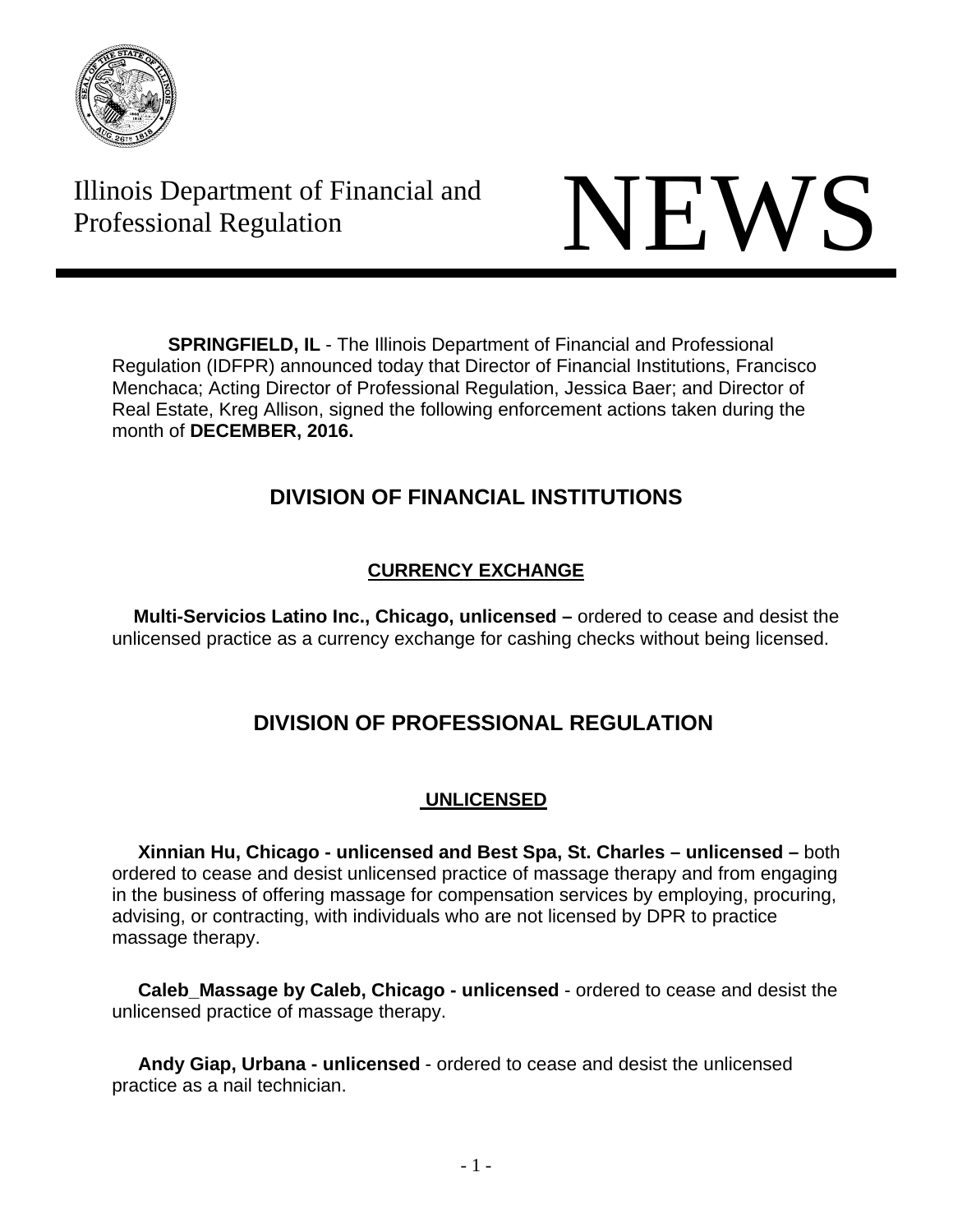**Global Roofing Company, McHenry - unlicensed and Arthuro Sanchez, McHenry - unlicensed** - both ordered to cease and desist the unlicensed practice of roofing contracting.

 **James Johnson, Springfield, unlicensed** - ordered to cease and desist the unlicensed practice of roofing contracting.

 **Russell Spaid Construction, Danville, unlicensed** - ordered to cease and desist the unlicensed practice of roofing contracting.

 **Fengian Smythe, Chicago - unlicensed and Lotus Spa, St. Charles –unlicensed** both ordered to cease and desist the unlicensed practice and business of massage therapy.

 **Barkat Virani, Lincolnwood - unlicensed** - ordered to cease and desist the unlicensed practice of architecture.

#### **BARBER, COSMETOLOGY, ESTHETICS, HAIR BRAIDING AND NAIL TECHNOLOGY**

 **Ace of Fades, Inc., Crest Hill - 189014116** - salon license placed on probation for one year and fined \$2,500 based on aiding and assisting unlicensed practice.

 **Jonathan Angulo, Mendota - 0065217** - barber license issued and placed on probation for 18 months based on felony convictions and unprofessional conduct.

 **Juan Brown, Urbana - 011253901** - cosmetologist license renewed with reprimand for failure to disclose prior convictions and for convictions subsequent to initial licensure.

 **Phyllis Cage, Joliet - 012006962** - cosmetology teacher license suspended for failure to file and/or pay Illinois state income taxes.

 **Barbara Delfs, Palatine - 011220763** - cosmetologist license suspended for failure to file and/or pay Illinois state income taxes.

 **Lori Goldstein, Morton Grove - 011197087** - cosmetologist license suspended for failure to file and/or pay Illinois state income taxes.

 **Hannah Grajciar, Chicago - 011314712** - cosmetologist license issued with reprimand based on unprofessional conduct.

 **Jerome Harris, Chicago - 011314713** - cosmetologist license issued and placed on probation for two years based on felony convictions and unprofessional conduct.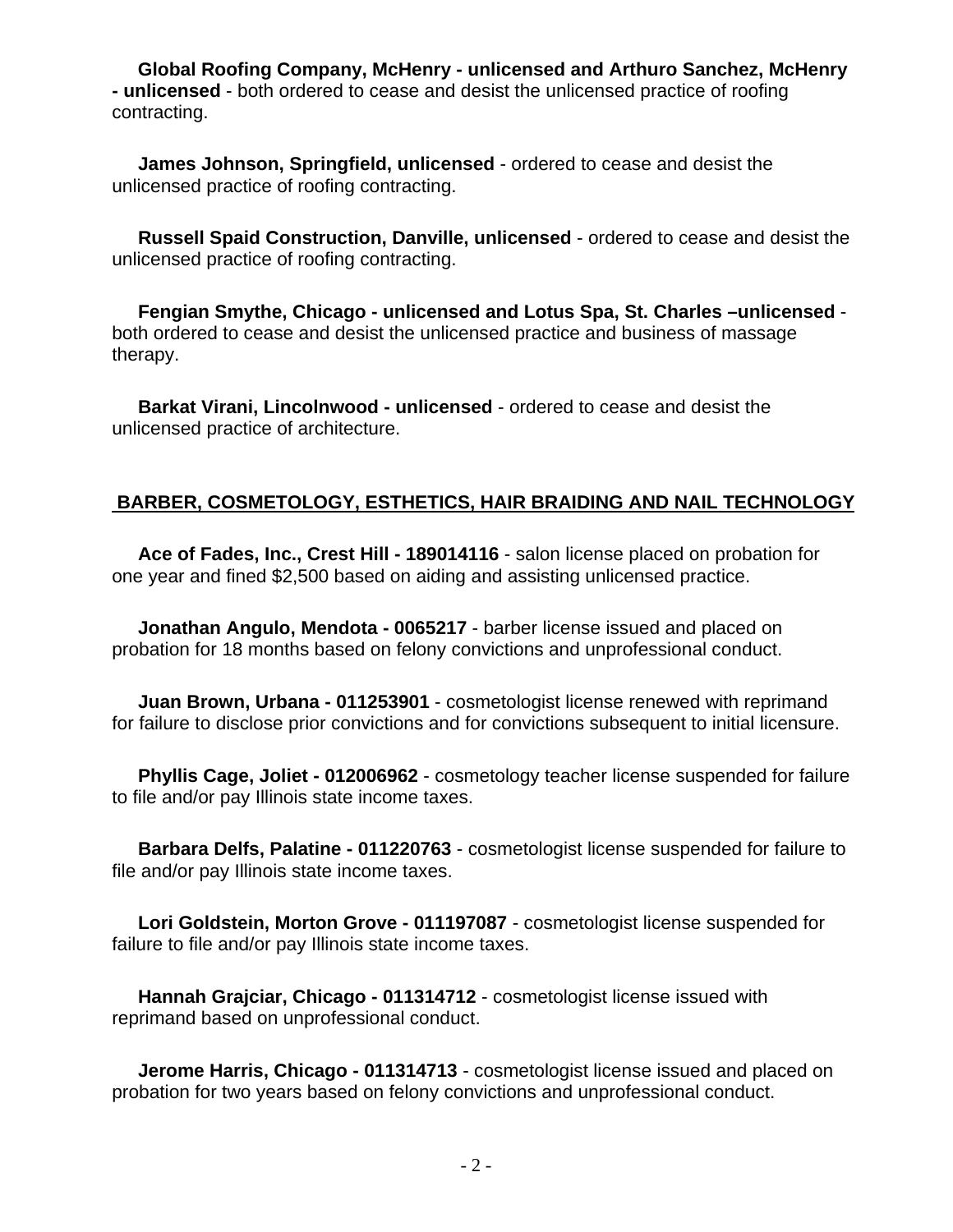**Lindsey Hawthorne, Cooksville - 011279263** - cosmetologist license placed on indefinite probation for a minimum of two years based on felony/criminal convictions and unprofessional conduct.

 **Le Nails & Spa, Morton - 189017035** - salon license reprimanded and fined \$500 for aiding and assisting unlicensed practice and sanitation violations.

 **Norman Maglangit, Lakemoor - 169024916** - nail technician license suspended for failure to file and/or pay Illinois state income taxes.

 **Miriam Martinez, Chicago - 011241202** - cosmetologist license restored with reprimand and fined \$290 after her license had been refused renewal for failure to respond to a Continuing Education Audit.

 **Tony McCall, Chicago - 006060739** - barber license reprimanded and fined \$250 for operating a salon/shop without the benefit of licensure.

 **Krystal Porter, Moline - 011314720** - cosmetologist license issued with reprimand due to the Applicant's previous criminal history.

 **Regency Beauty Institute, Indianapolis, IN - 013000720** - cosmetology schools licenses **013000724, 013000725, 013000731, 013000733, 013000744, 013000747, 013000761, 013000763 and 013000776** all permanently revoked based on failure to provide notice of cessation of operations as required and failure to make refunds in accordance with the Illinois Barber, cosmetology, Esthetics, Hair Braiding and Nail Technology Act.

 **Rockford Nails, Rockford - 189015752** - salon license reprimanded and fined \$250 for failure to notify the Department of a change in ownership and for aiding and assisting unlicensed practice of nail technology.

 **Sideline Studio, Chicago - 189015876 - salon license, Robert Johnson, Chicago unlicensed and Vibe Kutz, Chicago – unlicensed** - assessed a \$750 civil penalty owed jointly and severally for operation of salon/shop without a license and aiding and assisting unlicensed practice of barbering.

 **Kwayland Smith, Round Lake - 011307442** - cosmetologist license suspended for failure to file and/or pay Illinois state income taxes.

 **Nata Taborn, Norris City, 131app3588954** - esthetician license to be issued with reprimand based on Indiana cosmetologist license disciplined by another jurisdiction.

 **Tory Taylor, Vienna - 006062998** - barber license indefinitely suspended due to a felony conviction of criminal sexual assault.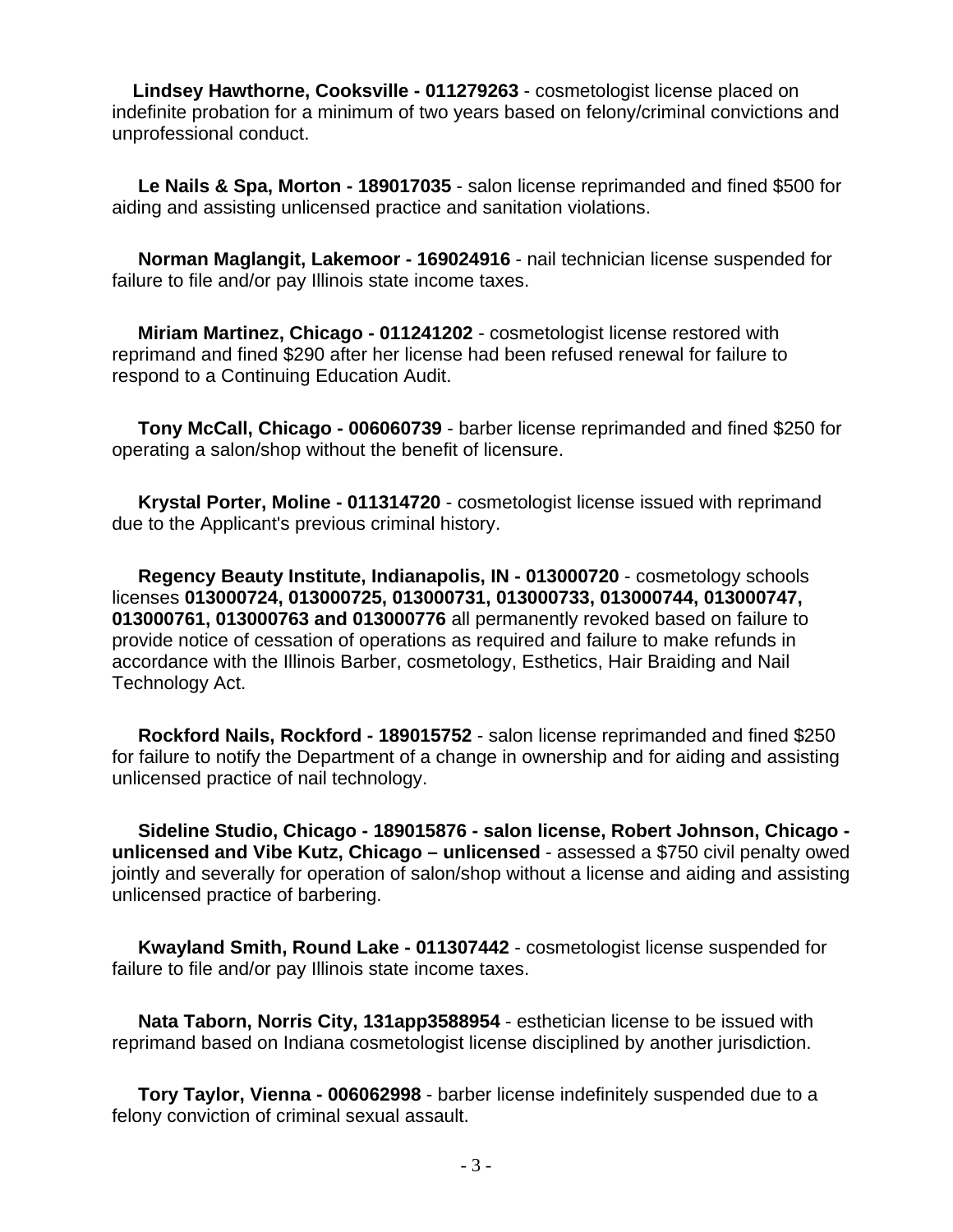**Underground, Inc., Normal - 189013432** - salon license reprimanded and fined \$750 based on aiding and assisting unlicensed practice of barbering.

 **Rocio Varela, Chicago - 011271441** - cosmetologist license reprimanded and fined \$300 after she practiced eyebrow threading on a non-renewed license.

 **Isaiah Webster, Chicago - 006065216** - barber license issued and placed on probation for one year due to prior criminal convictions.

#### **DENTAL**

 **Elizabeth Pryor, Chicago - 019019926** - dentist license suspended for failure to file and/or pay Illinois state income taxes.

#### **CEMETERY OVERSIGHT**

 **Tamara Charles, Decatur - 254000365** - cemetery customer service employer license suspended for failure to file and/or pay Illinois state income taxes.

#### **COLLECTION AGENCY**

 **Collection Systems of Freeport, Freeport - 017000836** - collection agency license assessed a \$25,000 civil penalty based on unlicensed collection agency practice.

 **The Cadle Company, Newton Falls, OH - 017022076** - collection agency license issued and placed on indefinite probation and fined \$15,000 based on material misstatement in furnishing information to the Department and discipline by other U.S. jurisdictions.

 **Vision Financial Corp, Rockford - 017020778** - collection agency license and collection agency branch license **009001366** both revoked after failed to notify Department of cessation of operations.

#### **DETECTIVE, ALARM, SECURITY, FINGERPRINT VENDOR AND LOCKSMITH**

 **Rozette Allen, Chicago - 129302167** - permanent employee registration card placed in refuse to renew status for failure to appear for a disciplinary conference.

 **Gloria Arroyo, Chicago - 129336216** - permanent employee registration card placed on non-reporting probation for two years due to criminal conviction and failure to report.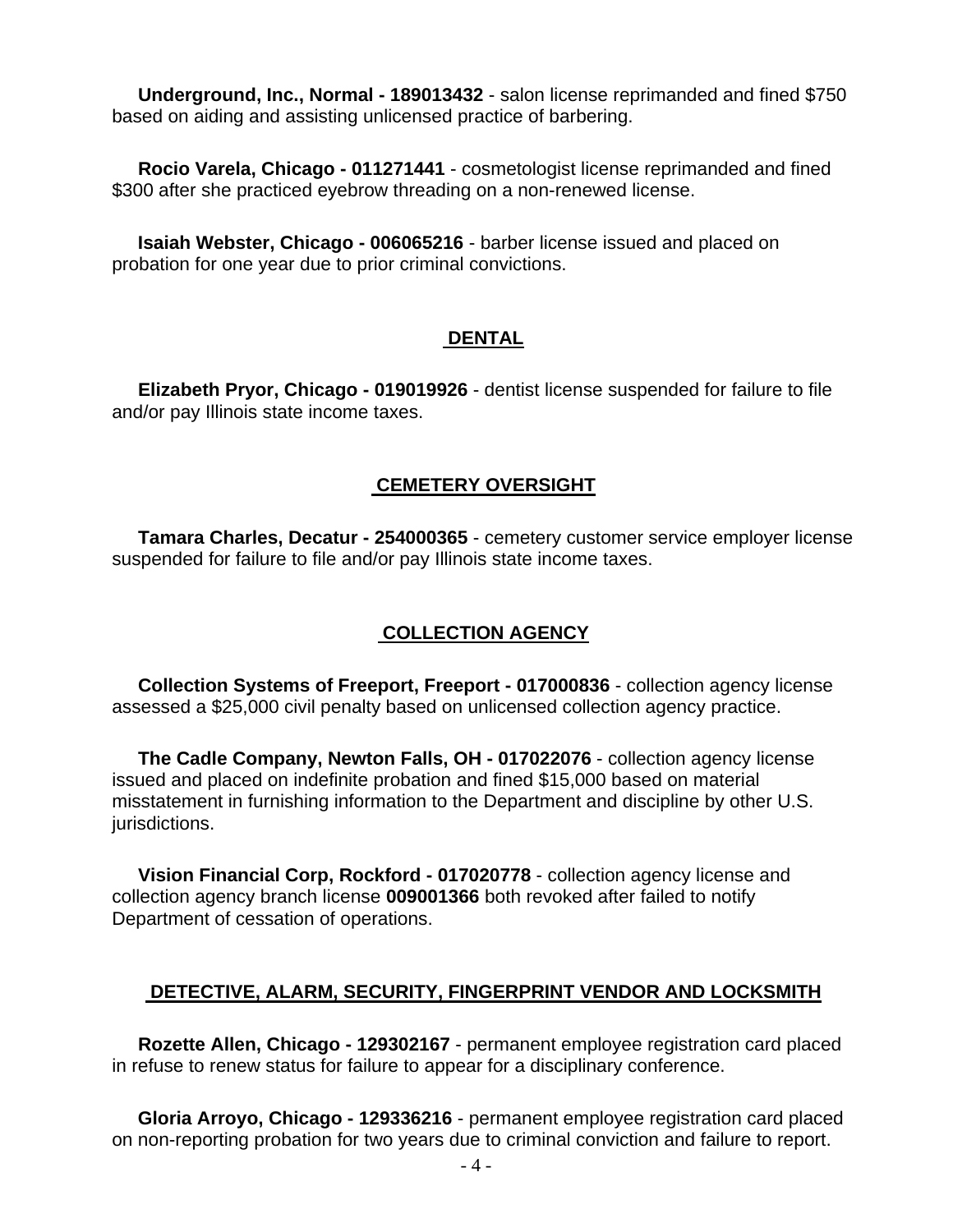**Francisco Barrera, Chicago - 129406606** - permanent employee registration card issued and placed on non-reporting probation for one year due to criminal convictions.

 **Keith Bauman, Chicago - 129322804** - permanent employee registration card placed on non-reporting probation for one year for failure to report conviction for misdemeanor battery.

 **Rashawna Beachem, Chicago - 129406796** - permanent employee registration card issued and placed on non-reporting probation for two years due to criminal conviction and failure to report.

 **Rikki Billups, Chicago - 129406797** - permanent employee registration card issued and placed on non-reporting probation for two years due to criminal conviction and failure to report.

 **Juan Bonilla, Gary, IN, 129182205** - permanent employee registration card placed in refuse to renew status for failure to appear for a disciplinary conference.

 **Cornell Borner, Chicago - 129307864** - permanent employee registration card placed on non-reporting probation for two years due to criminal conviction and failure to report.

 **Yolanda Brewer, Chicago - 129154855** - permanent employee registration card placed on probation for one year for failure to report a conviction for misdemeanor theft.

 **Terry Bridges, Chicago - 129328989** - permanent employee registration card placed in refuse to renew status for failure to appear for a disciplinary conference.

 **Shaquietta Brinson, Chicago - 129317423** - permanent employee registration card placed in refuse to renew status for failure to appear for a disciplinary conference.

 **Horace Brumfield, Chicago - 129380941** - permanent employee registration card suspended for failure to file and/or pay Illinois state income taxes.

 **Ronell Calahan, Chicago - 129271251** - permanent employee registration card suspended for being more than 30 days delinquent in the payment of child support.

 **Norman Card, Chicago - 129391102** - permanent employee registration card suspended for being more than 30 days delinquent in the payment of child support.

 **Tyrone Carr, Chicago - 129379613** - permanent employee registration card suspended for being more than 30 days delinquent in the payment of child support.

 **Ernest Cassanova, Calumet City - 230117286** - original firearm training certificate suspended for failure to file and/or pay Illinois state income taxes.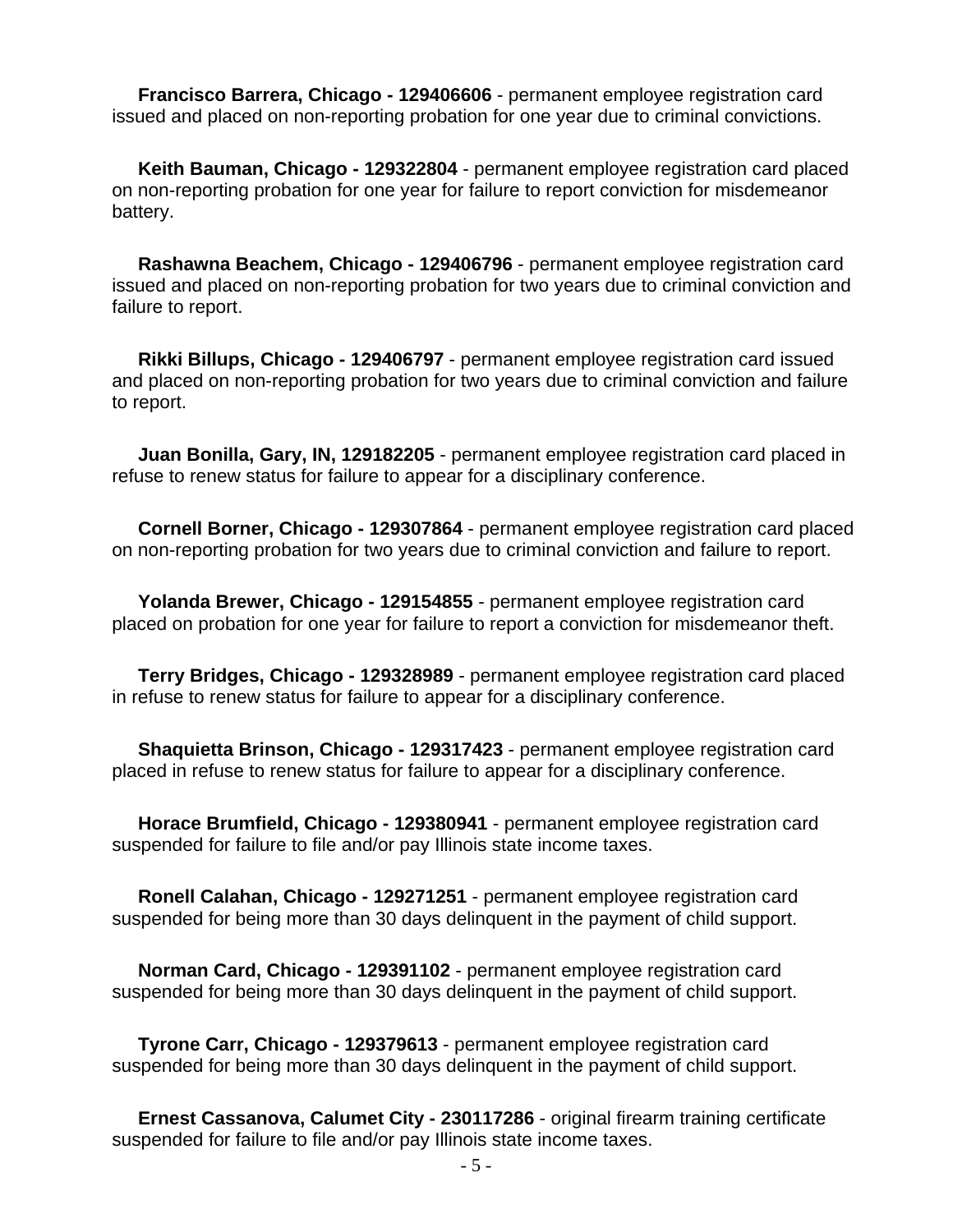**Michael Chears, Chicago - 129319464** - permanent employee registration card placed in refuse to renew status for failure to appear for a disciplinary conference.

 **Deandre Cobb, Chicago Heights - 129294371** - permanent employee registration card placed on non-reporting probation for three years due to criminal conviction.

 **Darren Cohen, Chicago - 129262831** - permanent employee registration card suspended for being more than 30 days delinquent in the payment of child support.

 **Nytalia Cooper, Decatur, 129359512** - permanent employee registration card suspended for failure to file and/or pay Illinois state income taxes.

 **Shelly Cooper, Dolton, 129406005** - permanent employee registration card issued and placed on two year non-reporting probation due to criminal conviction.

 **John Davies, DeLong, 129338455** - permanent employee registration card placed on probation for two years due to failure to report sentence of two years conditional discharge for resisting a peace officer.

 **Daniel Dubow, Bartlett - 129360675** - permanent employee registration card suspended for failure to file and/or pay Illinois state income taxes.

 **Christopher Flood, Wayne, IN - 129406572** - permanent employee registration card issued and placed on non-reporting probation for one year due to criminal convictions and failure to report.

 **Andrew Gonzales, Bridgeview - 129293984** - permanent employee registration card placed on suspension for 18 months, followed by probation for two years due to a criminal conviction and failure to report such conviction.

 **Cheyenne Graham, Rockford - 129393650** - permanent employee registration card placed on probation for two years for failure to report a conviction for misdemeanor battery.

 **Benjamin Harbaugh, Waterloo - 129334059** - permanent employee registration card placed in refuse to renew status for failure to appear for a disciplinary conference.

 **Hyson Harper, Chicago, 129406798** - permanent employee registration card issued and placed on non-reporting probation for one year due to criminal conviction and failure to report.

 **David Herrera, Midlothian - 129345672** - permanent employee registration card placed in refuse to renew status for failure to appear for a disciplinary conference.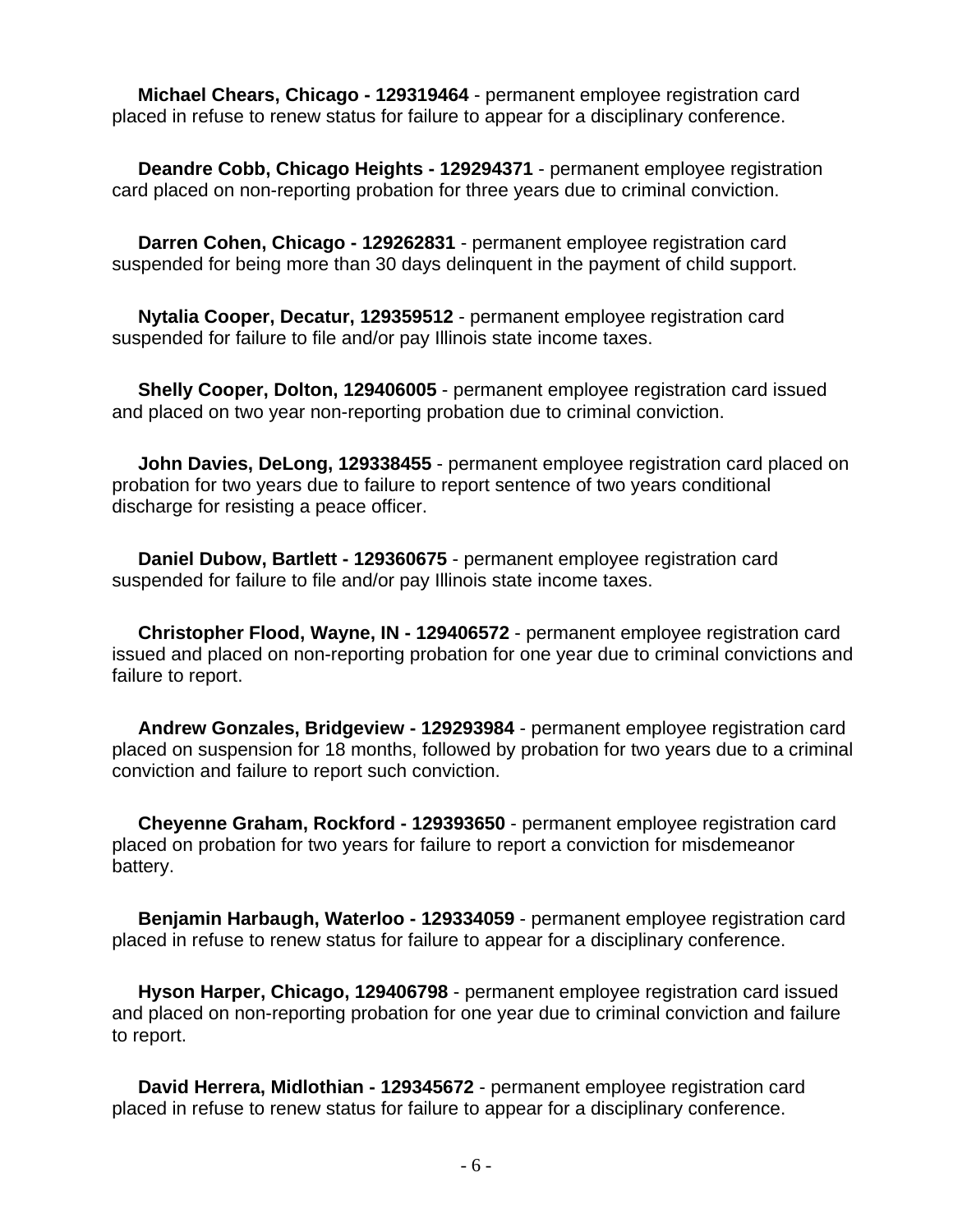**Keba Jackson, Chicago - 129359733** - permanent employee registration card placed in refuse to renew status for failure to appear for a disciplinary conference.

 **Kelvin Jackson, Hazel Crest - 129235959** - permanent employee registration card placed in refuse to renew status for failure to appear for a disciplinary conference.

 **Trumaine Jackson, Chicago - 129324264** - permanent employee registration card indefinitely suspended for a minimum of two years due to criminal conviction and failure to report such conviction.

 **Brandon Jackson, Chicago - 129262703** - permanent employee registration card suspended for being more than 30 days delinquent in the payment of child support.

 **Corey Jenkins, Chicago - 129317585** - permanent employee registration card suspended for being more than 30 days delinquent in the payment of child support.

 **Walter Jones, Peotone - 129332946** - permanent employee registration card placed on non-reporting probation for two years due to criminal convictions.

 **Jason Kelly, Texico - 129266234** - permanent employee registration card placed in refuse to renew status for failure to appear for a disciplinary conference.

 **Daniel Kenevan, Arlington Heights - 129351467** - permanent employee registration card placed on non-reporting probation for two years due to criminal conviction and failure to report.

 **David King, Chicago - 129319450** - permanent employee registration card suspended for being more than 30 days delinquent in the payment of child support.

 **Mark Kohout, Wheaton - 129355643** - permanent employee registration card placed on non-reporting probation for two years due to criminal convictions and failure to report.

 **Michael Mannie, Chicago - 129369863** - permanent employee registration card suspended for being more than 30 days delinquent in the payment of child support.

 **Jason Mark, Wheeling - 129191164** - permanent employee registration card placed in refuse to renew status for failure to appear for a disciplinary conference.

 **Corey Martis, Delavan - 129327654** - permanent employee registration card placed in refuse to renew status for failure to appear for a disciplinary conference.

 **Phillip McClellan, Chicago - 129239389** - permanent employee registration card suspended for being more than 30 days delinquent in the payment of child support.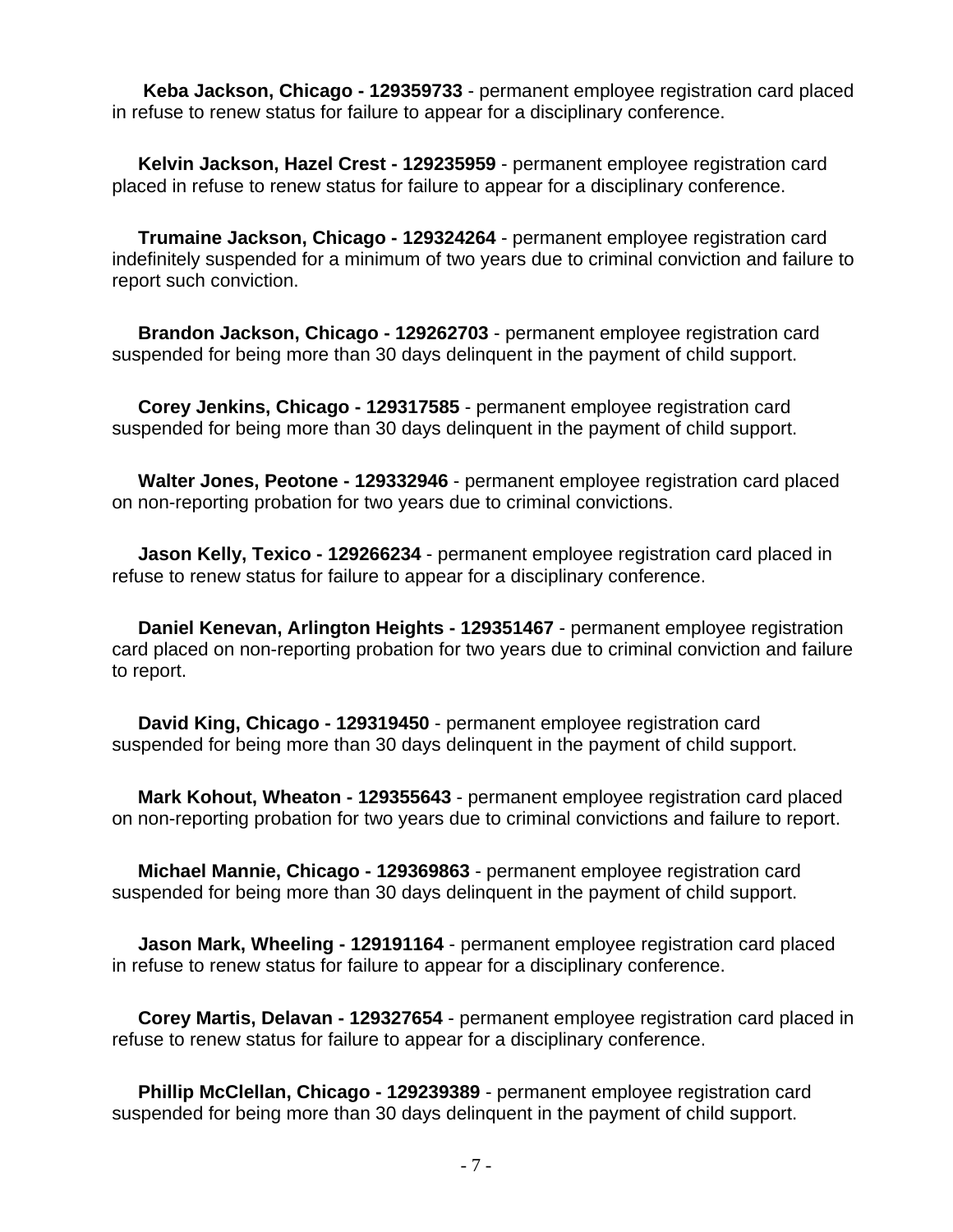**Gregory Millsap, Chicago - 230120856** - original firearms training certificate suspended for failure to file and/or pay Illinois state income taxes.

 **Angel Muniz, Chicago - 129308588** - permanent employee registration card suspended for being more than 30 days delinquent in the payment of child support.

 **Stephen Nance, Washington - 129384701** - permanent employee registration card suspended for failure to file and/or pay Illinois state income taxes.

 **Andre Phillips, Chicago - 129372869** - permanent employee registration card placed on probation for failure to report a conviction for misdemeanor battery.

 **Laquana Pickett, Chicago - 129343224** - permanent employee registration card placed in refuse to renew status for failure to appear for a disciplinary conference.

 **Brandon Polson, Washington - 129305276** - permanent employee registration card placed in refuse to renew status for failure to appear for a disciplinary conference.

 **Shawn Reichenbach, Centralia - 129053716** - permanent employee registration card placed in refuse to renew status for failure to appear for a disciplinary conference.

 **Gerald Robinson, Broadview - 129402491** - permanent employee registration card suspended for being more than 30 days delinquent in the payment of child support.

 **Nicolas Rodriguez, Wheeling - 129388802** - permanent employee registration card suspended for being more than 30 days delinquent in the payment of child support.

 **Dennis Rushing, Harvey - 129161935** - permanent employee registration card placed in refuse to renew status for failure to appear for a disciplinary conference.

 **Larry Sain, Chicago - 129389937** - permanent employee registration card suspended for being more than 30 days delinquent in the payment of child support.

 **Amanda Scranton, Mt. Sterling - 129309563** - permanent employee registration card placed in refuse to renew status for failure to appear for a disciplinary conference.

 **Corey Simmons, Hazel Crest - 129141871** - permanent employee registration card suspended for being more than 30 days delinquent in the payment of child support.

 **Jeffrey Skinner, Chicago - 129391334** - permanent employee registration card suspended for being more than 30 days delinquent in the payment of child support.

 **Cornelius Smith, Maywood - 129259414** - permanent employee registration card placed in refuse to renew status for failure to appear for a disciplinary conference.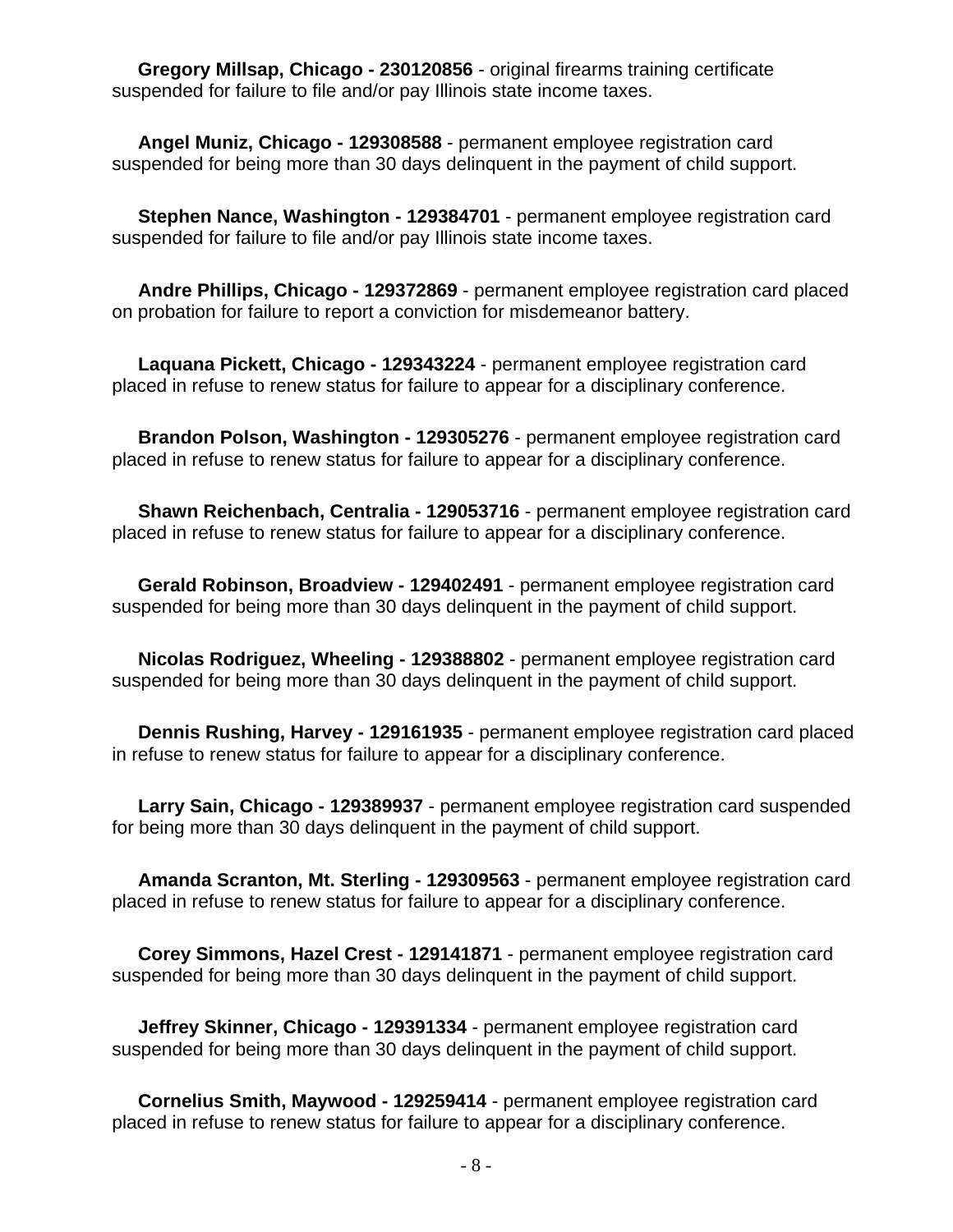**Glen Smith, Chicago - 129241188** - permanent employee registration card placed in refuse to renew status for failure to appear for a disciplinary conference.

 **Jerome Smith, Chicago - 129285062** - permanent employee registration card placed in refuse to renew status for failure to appear for a disciplinary conference.

 **Willie Smith, Chicago - 129341282** - permanent employee registration card suspended for being more than 30 days delinquent in the payment of child support.

 **Heather Stern, Park Ridge - 129380138** - permanent employee registration card suspended for being more than 30 days delinquent in the payment of child support.

 **Eric Temple, Chicago - 129299137** - permanent employee registration card suspended for being more than 30 days delinquent in the payment of child support.

 **Demetrius Thomas, Chicago - 129304915** - permanent employee registration card placed in refuse to renew status for failure to appear for a disciplinary conference.

 **Dwayne Troupe, Hammond, IN - 129187996** - permanent employee registration card suspended for being more than 30 days delinquent in the payment of child support.

 **Saul Villanueva, Tinley Park - 129341508** - permanent employee registration card suspended for being more than 30 days delinquent in the payment of child support.

 **Jose Villarreal, Chicago - 129243338** - permanent employee registration card suspended for failure to file and/or pay Illinois state income taxes.

 **Michael Wafford, Chicago - 129301102** - permanent employee registration card placed on non-reporting probation for one year due to criminal conviction.

 **William Walker, Chicago - 129103252** - permanent employee registration card suspended for being more than 30 days delinquent in the payment of child support.

 **Sheldon Ward, Chicago - 129398964** - permanent employee registration card suspended for being more than 30 days delinquent in the payment of child support.

 **Larry Weatherspoon, Chicago - 129019119** - permanent employee registration card suspended for being more than 30 days delinquent in the payment of child support.

 **Ralph White, Manito - 129376074** - permanent employee registration card placed in refuse to renew status for failure to appear for a disciplinary conference.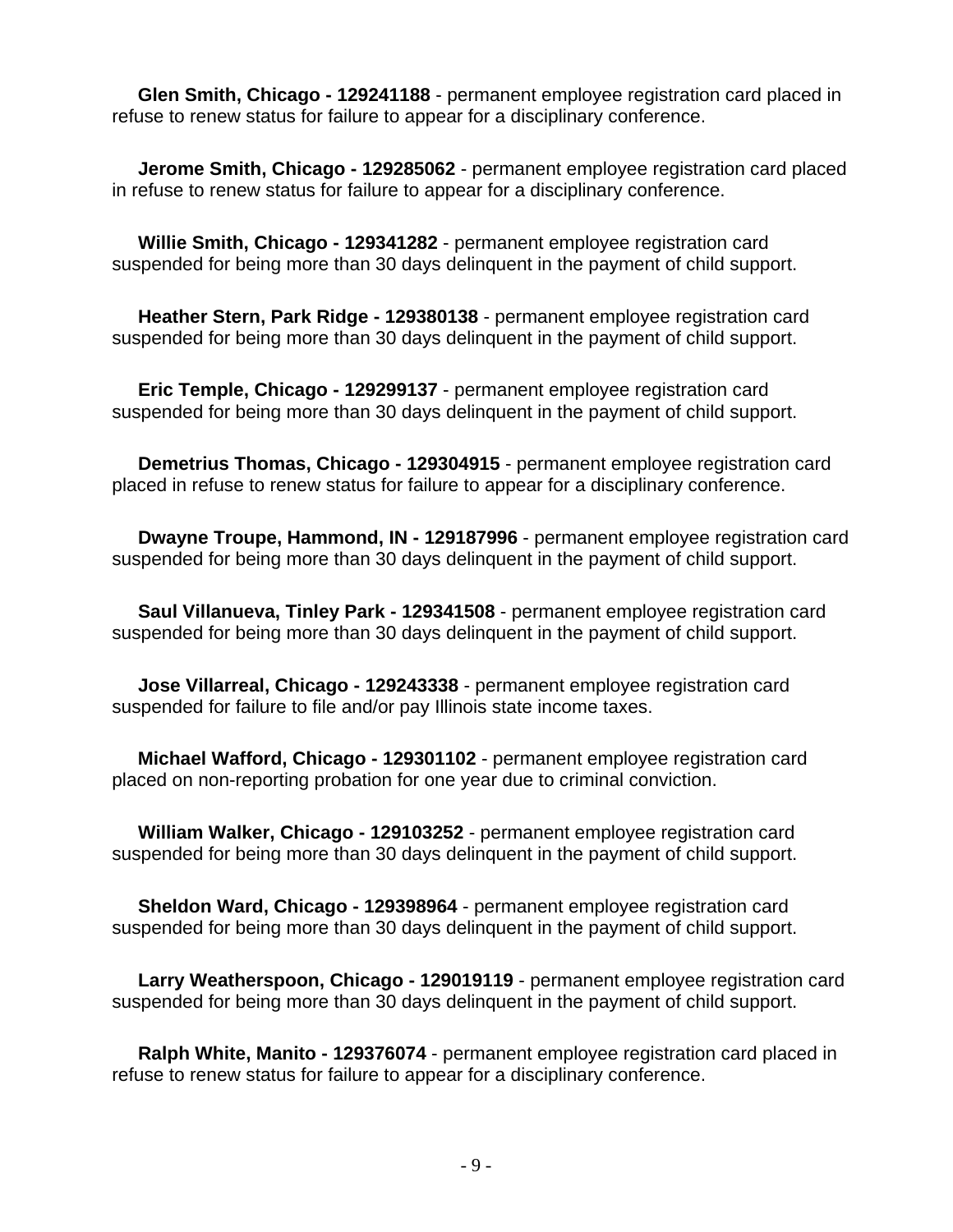**David Whittaker, Chicago - 129301525** - permanent employee registration card placed in refuse to renew status for failure to appear for a disciplinary conference.

 **Bianca Williams, Chicago - 129387544** - permanent employee registration card placed on non-reporting probation for one year due to criminal conviction and failure to report.

#### **FUNERAL DIRECTOR AND EMBALMER**

 **Samuel Finch, De Kalb - 034015227** - funeral director and embalmer license suspended for one year and fined \$2,500 based on discipline by another governmental agency (preneed license revoked by Illinois Comptroller in 2016).

 **Suleman Firdausi, Tinley Park - 034016708** - funeral director and embalmer license reprimanded and fined \$6,000 after failed to file death information as required by law.

 **John Freund, Marengo - 034010946** - funeral director and embalmer license reprimanded and fined \$1,000 for failure to provide a Statement of Goods and Services signed by both parties to the persons making funeral arrangements prior to rendering funeral services.

#### **IL ROOFING CONTRACTOR**

 **Alex Construction, Glenview - 104014569** - roofing contractor license and **Alexander Mrugala, Glenview – 105003528 -** qualifying party roofing contractor license both reprimanded and assessed a \$1,000 fine owed jointly and severally for unprofessional conduct.

 **MAC Exteriors, Lombard - 104016419** - roofing contractor license reprimanded and fined \$3,500 based on aiding and assisting unlicensed practice of roofing contracting.

 **Messing Construction Company, Peoria - 104001148** - roofing contractor license reprimanded and fined \$3,000 based on aiding and assisting unlicensed practice of roofing contracting.

 **Nicholas Orwig, Dunfermline - 104007039** - roofing contractor license reprimanded and fined \$3,000 for aiding and abetting unlicensed practice.

 **Steven Staley, Lake in the Hills - 105007359** - qualifying party roofing contractor license suspended for 90 days based on material misstatements in furnishing information to the Department.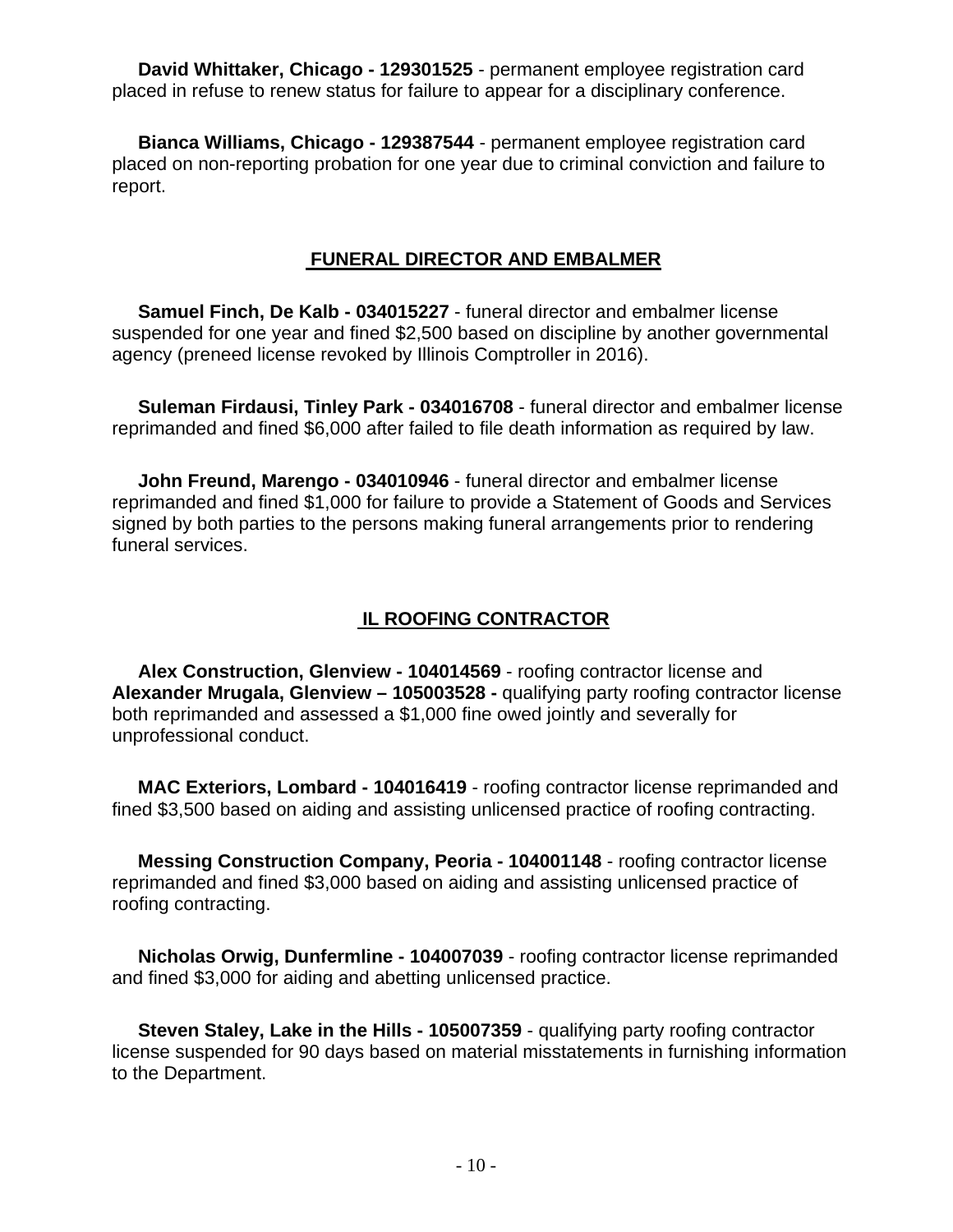#### **MASSAGE THERAPY**

 **Tatiana Atkins, Chicago, 227019398** - massage therapist license issued and placed on probation for 12 months as a result of pleading guilty and being found guilty of a criminal felony charge of drug possession.

 **Soon Song, Harwood Heights - 227003006** - massage therapist license permanently revoked as result of pleading and being convicted in September 2007 of a criminal misdemeanor prostitution charge.

 **Krystal Whitehead, Chicago - 227012380** - massage therapist license placed in refuse to renew status after being found guilty in October 2015 of a criminal felony charge for Aggravated Driving Under the Influence (DUI).

#### **MEDICAL**

 **Jonathan Ek, Urbana - 036110431** - physician and surgeon license restored on indefinite probation for a minimum of five years and effective upon payment of fees and filing of forms.

 **Eric Alfon, Milan - 036087453** - physician and surgeon license indefinitely suspended for a minimum of six months for his failure to disclose prior disciplinary history on DEA Renewal Application.

 **Leticia Claridad, Chicago - 036077152** - physician and surgeon license reprimanded, ordered to take 10 hours of CME, take and pass the EBAS Examination, and fined \$5,000 based on failure to report a patient's positive gonorrhea result to the Illinois Department of Public Health.

 **H. Michael Cody, Fox River Grove - 038007452** - chiropractor license placed on indefinite probation for a minimum of three years based on Respondent being named as a perpetrator in an indicated report by the Department of Children and Family Services for child abuse.

 **Erick Falconer, St. Louis, MO - 036112484** - physician and surgeon license and controlled substance license **336073242** both revoked based on the disciplinary history in Arizona and providing false information on his DEA renewal application.

 **John Farmer, Chicago - 036051413** - physician and surgeon license placed in refuse to renew status for failing to respond to Department's request for information within 60 days.

 **Michael Gadson, Mt. Sterling - 036077295** - physician and surgeon license suspended for 30 days followed by indefinite probation for a minimum of 12 months for failure to report disciplinary action in another state while on probation.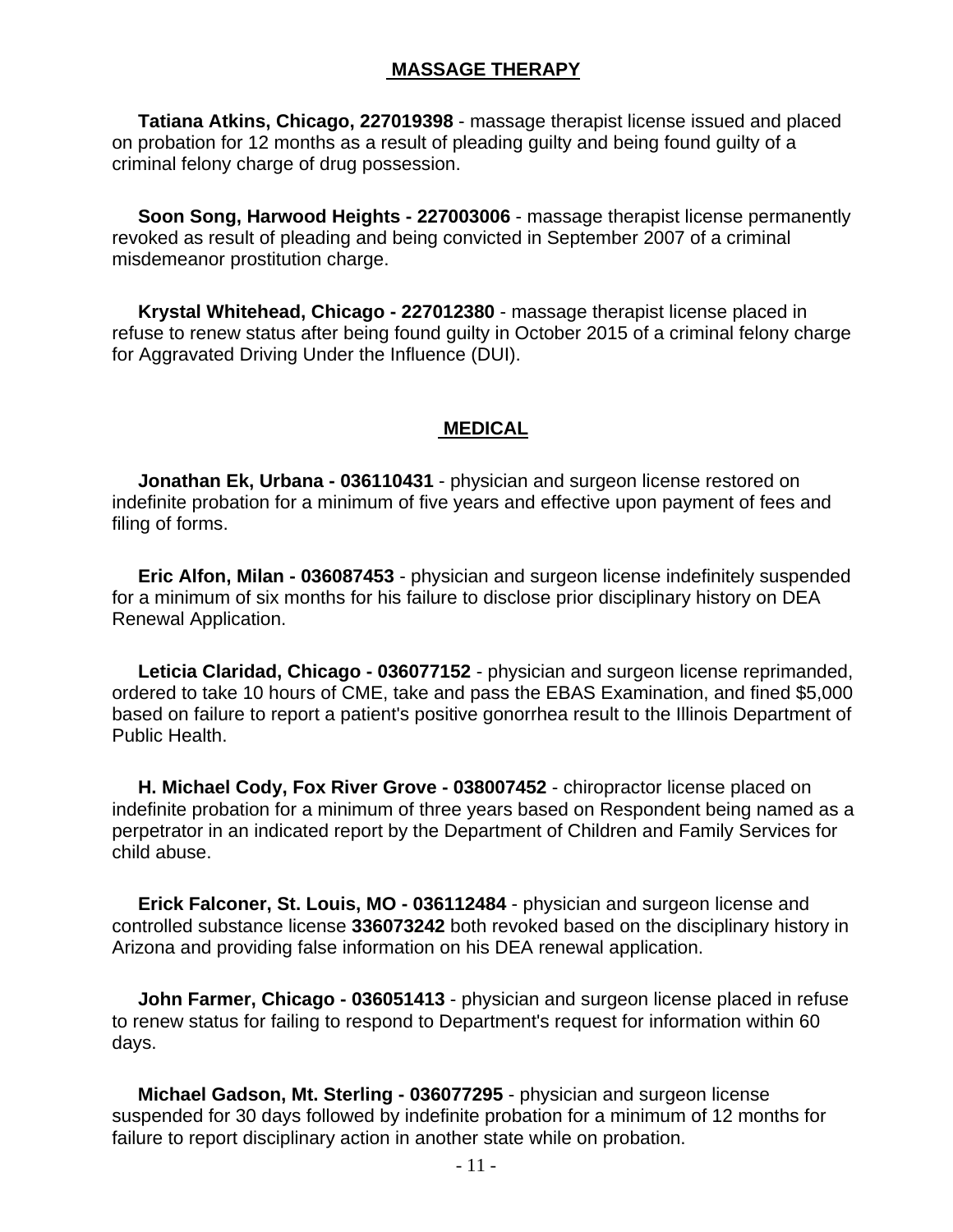**Dale Giolas, Barrington - 036062464** - physician and surgeon license and controlled substance license **336026981** indefinitely suspended for a minimum of two years effective retroactive to July 28, 2016 for boundary violations with a patient of his practice.

 **Julie Handwerk, West Frankfort - 036117556** - physician and surgeon license indefinitely suspended for a minimum of 12 months effective retroactive April 28, 2016 for her failure to comply with the terms and conditions of the Departments Probation.

 **Chris Hoelscher, Bloomington - 038005189** - chiropractor license voluntarily, permanently relinquished based on allegation that he engaged in unprofessional conduct and violated the terms of his probation by submitting falsified probation monitor reports to the Department's Probation Compliance Unit.

 **Robert Holloway, St. Louis, MO - 036126890** - physician and surgeon license placed in refuse to renew status due to a sister-state discipline in the state of Missouri.

 **Richard Kasufkin, Chicago - 036103195** - physician and surgeon license indefinitely suspended for a minimum of 30 days, followed by indefinite probation for a minimum of two years with practice restrictions and fined \$10,000 and controlled substance license **336065182** indefinitely suspended for a one year minimum, effective retroactive to October 1, 2016, after he surrendered his DEA Registration for Cause for his inappropriate handling and prescribing of controlled substances to a patient of his practice.

 **Muhammad Khan, Decatur - 036094564** - physician and surgeon license reprimanded, fined \$500 and required to take additional CME's for his failure to respond to the Department's written request for information in 2015.

 **Waqqas Khan, Saint Jacob - 036086446** - physician and surgeon license restored to indefinite probation for a minimum of five years.

 **David Kindred, Peoria – 036086752 –** physician and surgeon license indefinitely suspended for a minimum of nine months, effective retroactive to October 7, 2016, after information has come to the Department's attention that while Respondent was suspended between September 2, 2016 and October 2, 2016, he continued to sign off on the clinical orders and charts.

 **Peter Kozlowski, Chicago - 036134238** - physician and surgeon license restored to indefinite probation for a minimum of five years, with practice restrictions.

 **Nathan Oldham, Eldorado - 036125954** - physician and surgeon license reprimanded, fined \$500 and required to take remedial CME's for inappropriate prescribing of medications to patients of his family practice where he was one of the attending physicians.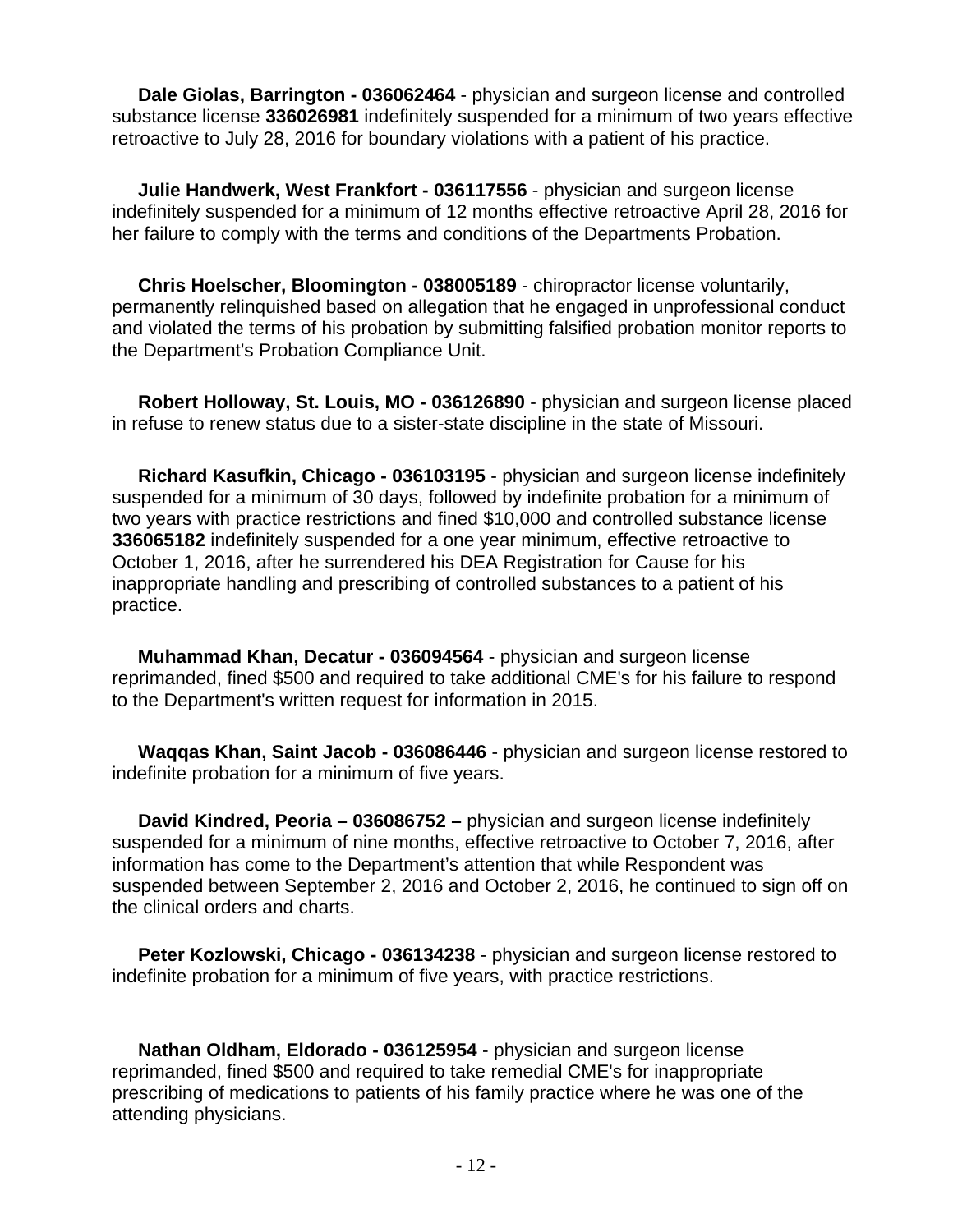**Clayton Parks, Springfield - 125069730** - temporary medical permit issued with reprimand based on applicant's Illinois pharmacy technician license being indefinitely suspended in March 2011 for diversion of controlled substances for personal use and discipline imposed by Iowa Board of Medicine upon applicant's Iowa Resident Physician license upon application based on the March 2011 discipline of pharmacy technician license.

 **Xavier Parreno, Waukegan - 036097735** - physician and surgeon license indefinite probation extended a minimum of one year with practice restrictions.

 **Josip Pasic, Chicago - 036050621** - physician and surgeon license and controlled substance license **336015918** both temporarily suspended based on unprofessional conduct, to wit: sexual misconduct and boundary violations with psychiatric patients.

 **Parag Patel, Wilmette - 036089356** - physician and surgeon license reprimanded, fined \$5,000 and required to take additional CME's after information has come to the Department's attention that he engaged in Research Misconduct.

 **Kenneth Primm, Downers Grove - 036088527** - physician and surgeon license placed in refuse to renew status for being more than 30 days delinquent in the payment of child support.

 **Saleemi Qureshi, Crystal Lake - 036062378** - physician and surgeon license reprimanded after the lawsuit settlement arising out of Respondent's alleged failure to properly manage respiratory status and treat respiratory arrest for one of the patient's during a surgical procedure in 2010.

 **Suzan Sakhuja, Des Plaines - 036056689** - physician and surgeon license and controlled substance license **336021359** voluntarily, permanently relinquished after she plead guilty to healthcare fraud conspiracy.

 **Anthony Schultz, Plainfield - 036111104** - physician and surgeon license suspended for failure to file and/or pay Illinois state income taxes.

 **Benjamin Shnurman, Moline - 036082580** - physician and surgeon license relinquished based on unprofessional and immoral conduct; to wit: boundary violations with a patient.

 **Joel Slaton, Oklahoma City, OK - 036142113** - physician and surgeon license issued with reprimand due to a sister-state discipline in the state of Minnesota.

 **Elizabeth Thomas, Chicago - 125061523** - temporary medical permit reprimanded based on information that Respondent separated from her residency program after diverting narcotics and she voluntarily sought help for substance abuse.

**James Thomas, Urbana - 036100423** - physician and surgeon license placed on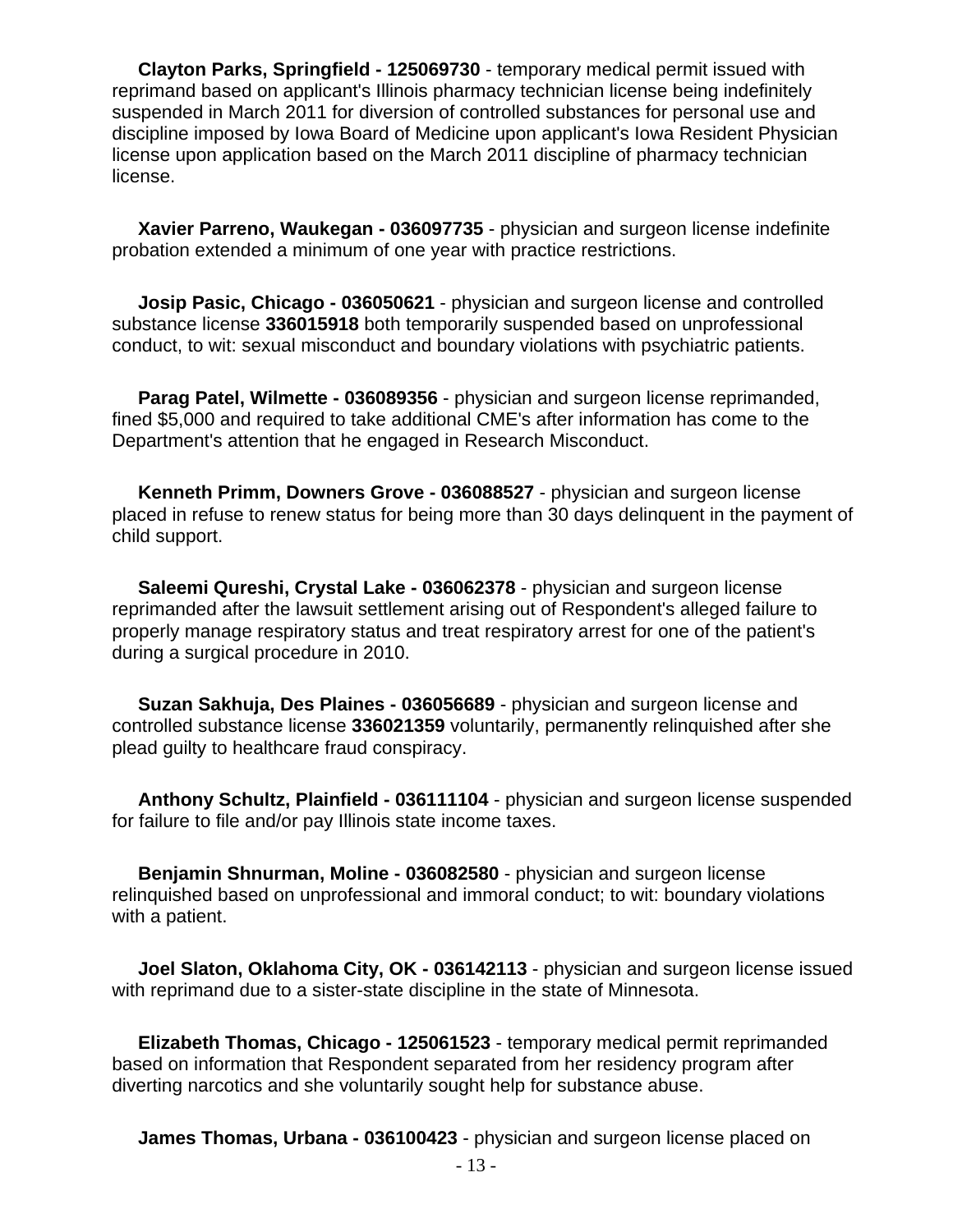indefinite probation for a minimum of two years based on a failure to properly interpret laboratory results, failure to admit a pediatric patient and failure to diagnose Rocky Mountain Spotted Fever.

 **Lalura White, Chicago - 036099886** - physician and surgeon license suspended for failure to file and/or pay Illinois state income taxes.

 **Bhaskara Yelamanchili, Champaign - 036107780** - physician and surgeon license issued with reprimand for a failure to diagnose a postoperative intra-abdominal bleed resulting in patient's death.

 **Bella Zarubinsky, Niles - 036088851** - physician and surgeon license reprimanded, fined \$1,000 and required to take additional CME's after information has come to the Department's attention that she entered into an Integrity Agreement with the Illinois Department of Healthcare and Family Services for four years.

#### **NURSING**

 **Seviiri Bunjo, Carpentersville - 043112392** - licensed practical nurse license reprimanded after he left a nine year-old tracheostomy and gastrostomy tube dependent patient, who was in need of home health care services, unattended for 10-15 minutes. Patient suffered no harm.

 **Tanya Busse, Rolling Hills Estates, CA - 041328133** - registered nurse license placed in refuse to renew status due to sister state discipline in the state of California for improper medical documentation, unlawful possession of controlled substances, incompetence and gross negligence.

 **Heather Clark, Carbondale - 041413293** - registered nurse license placed on indefinite probation for a minimum of three years for a positive screen at a facility in the state of Illinois.

 **Sherry Dubish, Munster, IN - 041321612** - registered nurse license reprimanded after allegedly diverting controlled substances from her employer.

 **Marsha DuBois, Tinley Park - 041222778** - registered nurse license placed in refuse to renew status due to sister state discipline in the state of Arizona for fraud and substandard cared.

 **Stephanie Farr, Mount Carmel - 043085502** - licensed practical nurse license placed in refuse to renew status due to sister state discipline in the state of Texas for a misdemeanor theft charge.

**Ewa Grabala, Lyons - 041349049** - registered nurse license automatically, indefinitely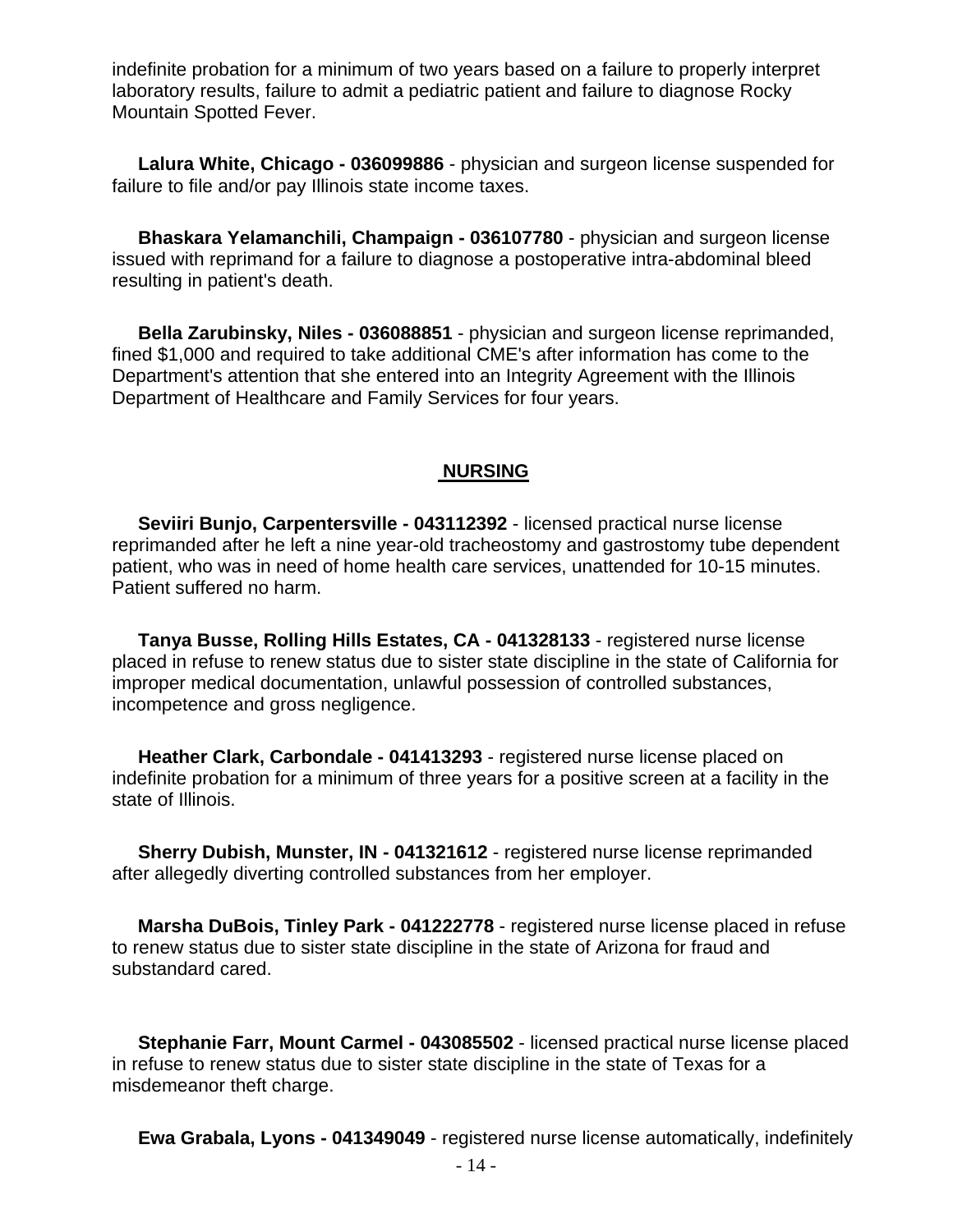suspended for a minimum of 12 months for a violation of the terms or conditions of an Agreement.

 **Laura Havranek, Millstadt - 041372606** - registered nurse license revoked for gross negligence of a resident at a facility in the state of Illinois.

 **Sherry Holmes, New Lenox - 041426057** - registered nurse license automatically, indefinitely suspended for a minimum of 12 months due to the violation of the Agreement of Care, Counseling and Treatment for failing to call into the toxicology notification system and drug test.

 **Lynne Huckaba, McKinney, TX - 041254994** - registered nurse license placed in refuse to renew status due to a sister-state discipline in the state of Texas after pleading guilty to driving while intoxicated.

 **Kathy Kays, Carmi - 041297778** - registered nurse license placed in refuse to renew status due to a sister-state discipline in the state of Indiana for misdemeanor theft from her employer.

 **Shirley Kennedy, Rockford - 043086948** - licensed practical nurse license suspended for failure to file and/or pay Illinois state income taxes.

 **Mary Ellen Lederleitner, Munster, IN - 041204189** - registered nurse license placed in refuse to renew status after she was convicted of a felony for possession with intent of schedule II pharmaceutical narcotics.

 **Lenna Michael, Cambridge - 041320811** - registered nurse license reprimanded for a sister-state discipline in the state of Iowa.

 **Mark Murray, Naples, FL - 041227170** - registered nurse license placed in refuse to renew status due to a sister-state discipline in the state of Florida after Respondent engaged or attempted to engage in the possession, sale or distribution of a controlled substance from a facility in the state of Florida. Respondent failed to report same to this Department.

 **Diane Revolinski, Chicago - 041264995** - registered nurse license placed in refuse to renew status due to sister-state discipline in the state of Wisconsin for failing to comply with a Board Order.

 **Sharon Richardson, Washington - 043114925** - licensed practical nurse license placed in refuse to renew status due to sister-state discipline in the state of Louisianan for misappropriation of patient property or other property, filing false reports or falsifying records, substandard or inadequate care and patient abandonment.

 **Rachel Stevens, Flossmoor - 041333752** - registered nurse license automatically, indefinitely suspended for a minimum of 12 months for a violation of the terms or conditions of an Agreement.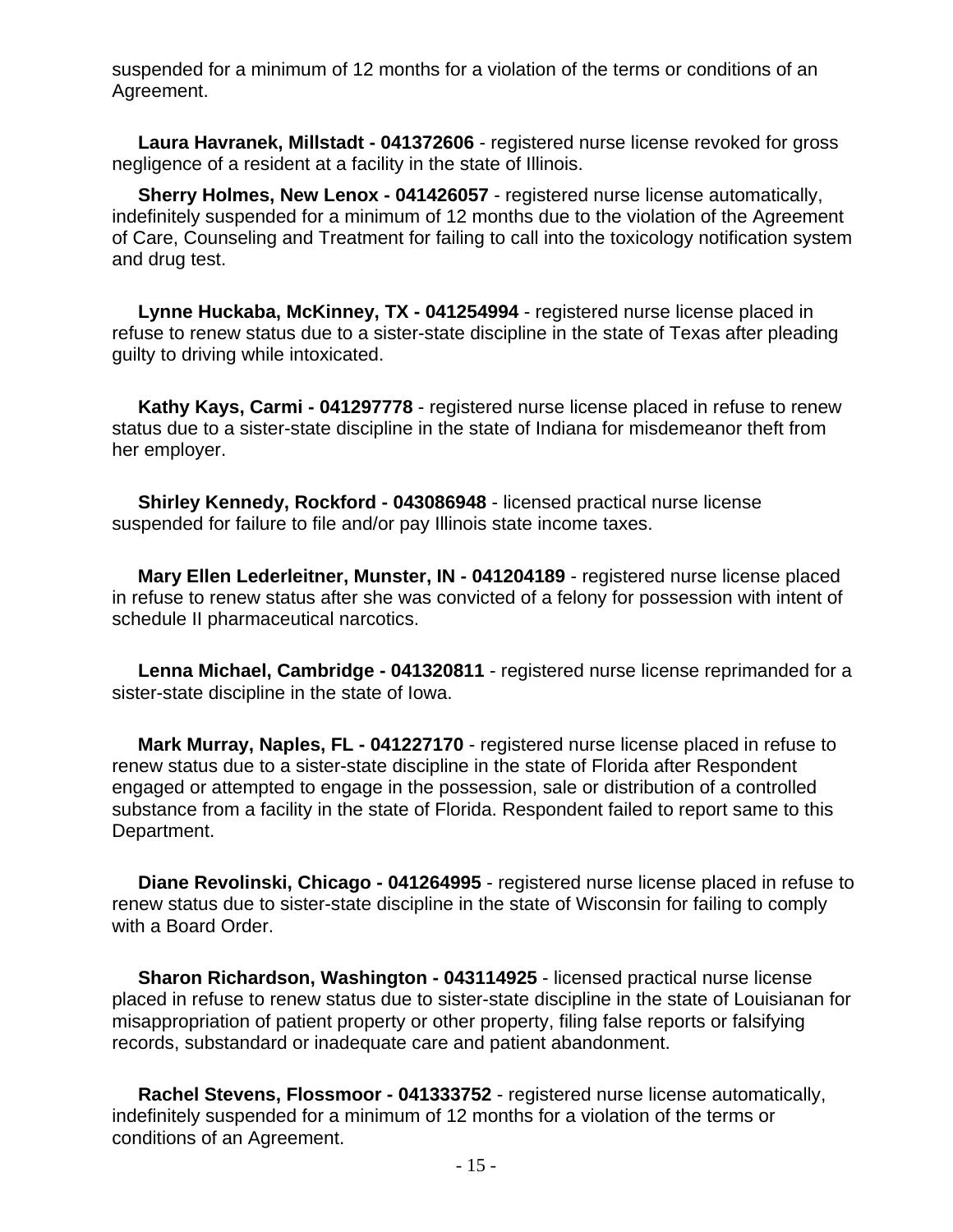**Debra Woods, Madison, TN - 041275184** - registered nurse license placed in refuse to renew status after the Department received information that Respondent's Pennsylvania license to practice professional nursing was suspended. The suspension stems from Respondent's Tennessee registered nurse license being suspended after Respondent withdrew narcotics for nonexistent patients without orders.

#### **OPTOMETRY**

 **Daniel Weber, Chicago - 046009216** - optometrist license fined \$1,000 after Dr. Weber prescribed non-analgesic agent controlled agent controlled substances to patients, and prescribed 10 dosage units of Modafinil to himself on May 31, 2014.

#### **PHARMACY BOARD**

 **Matthew Anagnostopulos, Pontiac, 051app3581925** - pharmacist license to be issued with reprimand after his New York pharmacist license was placed on probation, on or about November 18, 2008, for a period of two years and he was fined. He had his New York license placed on probation following his plea of guilty to the crime of Criminal Possession of a Controlled Substance.

 **California Pharmacy & Compounding CTR, Newport Beach, CA - 054016770** pharmacy license reprimanded after the pharmacy entered into a disciplinary consent order with the Board of Pharmacy of Oregon requiring the pharmacy to pay a civil penalty. The Oregon discipline stems from the pharmacy compounding and shipping non-patient specific compounded medication into Oregon prior to registering with the Oregon Board of Pharmacy as a manufacturer.

 **Ashleigh Flemons, Riverdale - 049226174** - pharmacy technician license placed in refuse to renew status after being terminated from her place of employment and admitting to theft of cash.

 **Andrea Klinkradt, Pekin - 049122436** - pharmacy technician license placed in refuse to renew status after the Department received information that on or about January 8, 2016, she diverted controlled substances from her employer.

 **Christopher Maxwell, Chicago - 051296417** - pharmacist license restored to indefinite probation for a minimum of three years.

 **Rood and Riddle Veterinary Pharmacy, Lexington, KY - 054016159** - pharmacy license reprimanded due to sister-state disciplines in the states of Maine for shipping medications into Maine without a valid pharmacy license, Virginia for shipping medication into Virginia without a valid pharmacy license, and Colorado for shipping medication to Colorado residents without patient-specific prescription orders.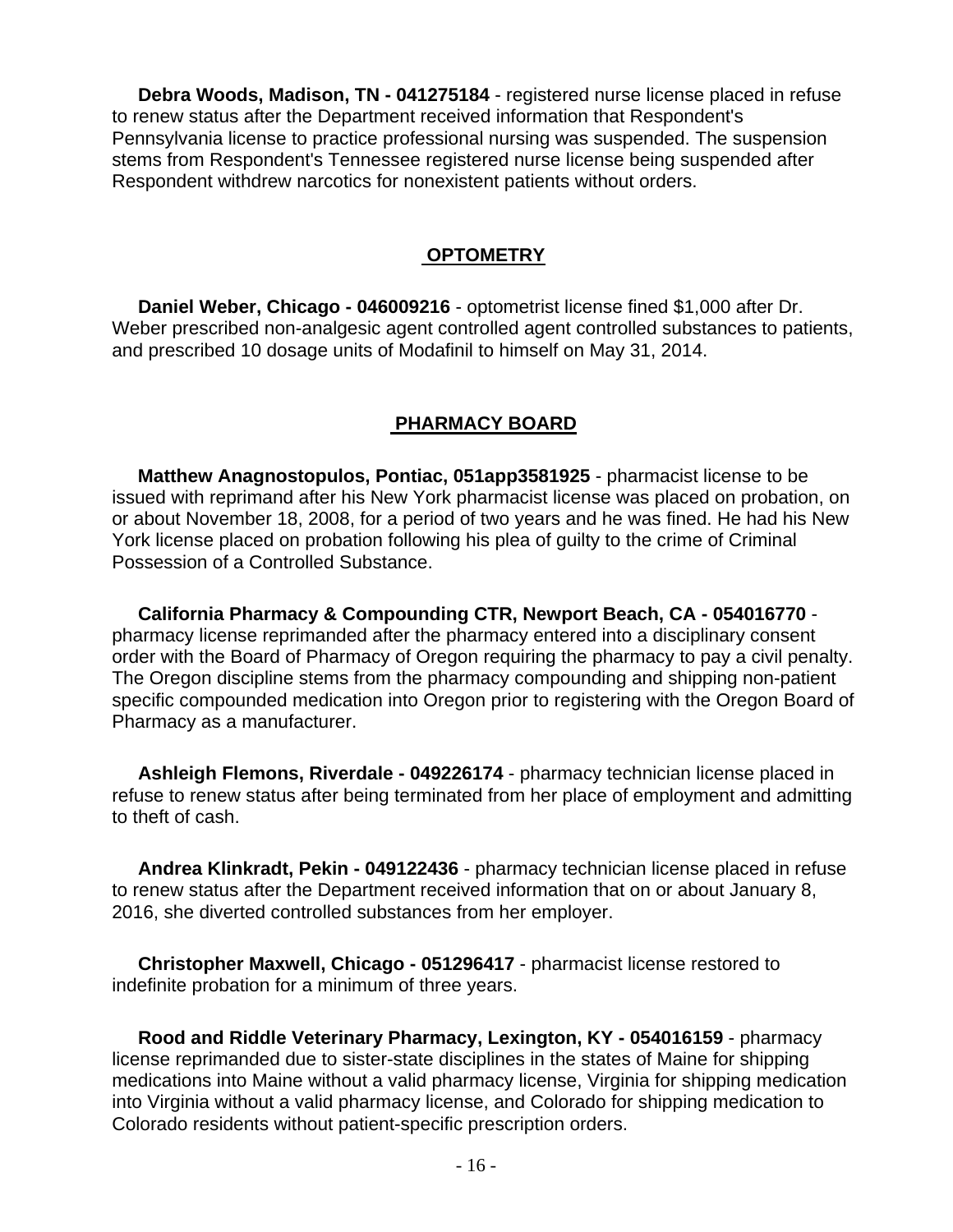**Jameca Wynn, Chicago - 049218965** - pharmacy technician license placed in refuse to renew status after received information that she admitted to diverting controlled substances from her employer and was subsequently terminated.

 **Molly Yeske, Sullivan - 049222112** - pharmacy technician license placed in refuse to renew status after she was terminated from her employer for performing pharmacy technician duties without an active license for approximately 30 days.

#### **PODIATRY**

 **Tina Starkweather, Sycamore - 016004861** - podiatrist license suspended for failure to file and/or pay Illinois state income taxes.

## **PUBLIC ACCOUNTANT**

 **Gayla Cook, Sandwich - 065038748** - certified public accountant license has been placed in refuse to renew status as a result of pleading guilty and being convicted in June 2016 of criminal felony charge for theft.

### **SOCIAL WORK**

 **Marcy Wilroy, Skokie - 149016326** - licensed clinical social worker license suspended for failure to file and/or pay Illinois state income taxes.

#### **SURGICAL ASSISTANT AND TECHNOLOGIST**

 **Hermon Toney, Palos Heights - 238000006** - registered surgical assistant license suspended for failure to file and/or pay Illinois state income taxes.

#### **VETERINARY**

 **Robbie Koons, Mokena - 090008791** - veterinarian license indefinitely suspended after Respondent engaged in unprofessional conduct by failing to close an incision during a cystotomy procedure on a patient. Additionally, a controlled substance inventory check revealed significant discrepancies between the recorded inventory in the Respondent's record book and the actual inventory.

 **Kimberly Livezey, Arcola - 090006751** - veterinarian license reprimanded and fined \$1,000 for failing to provide effective controls and procedures to guard against theft or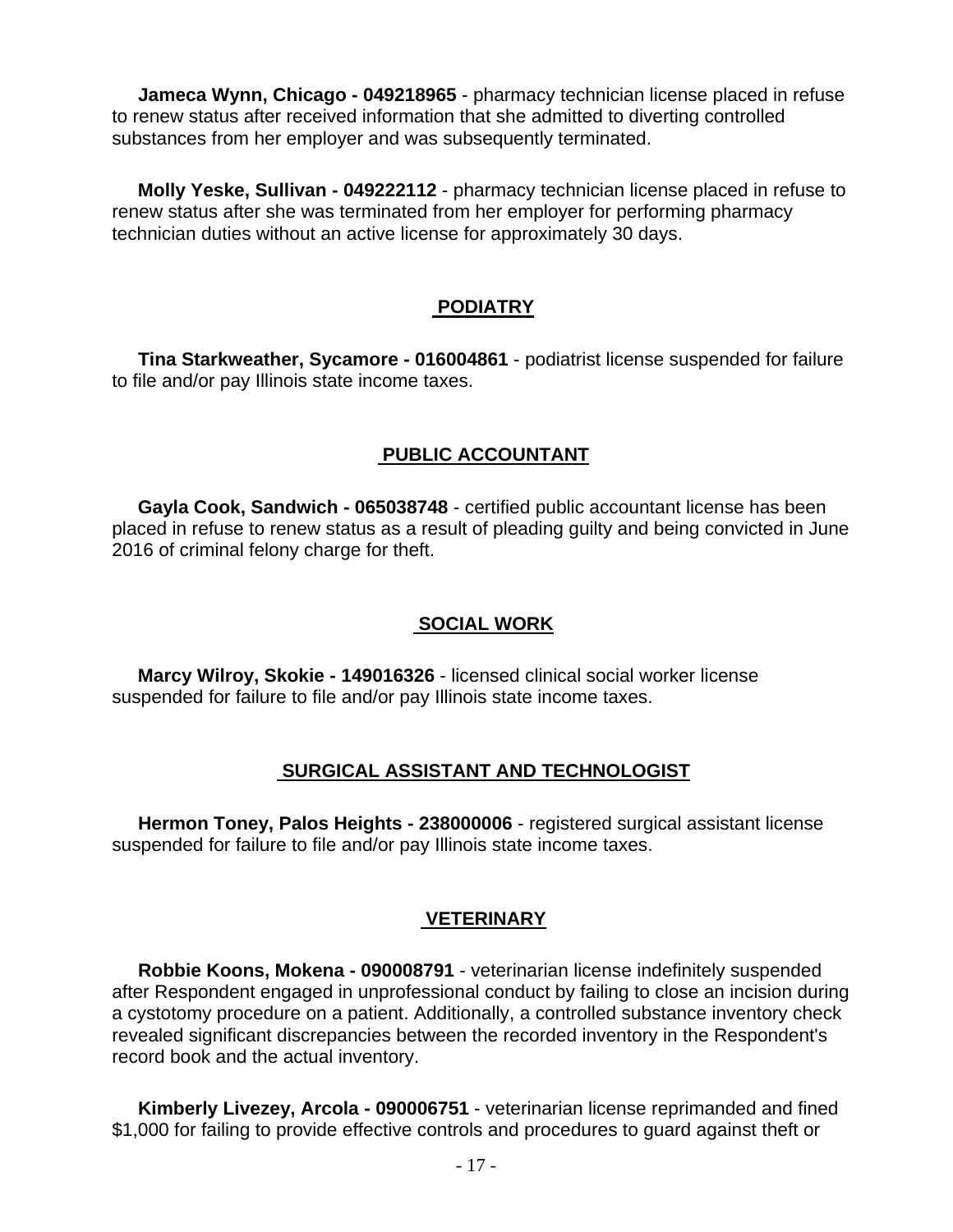diversion of controlled substances at the care center she owned. Respondent's failure resulted in an employee diverting several controlled substances from the care center.

 **Jennifer Wolf, Chicago - 090011843** - veterinarian license placed on indefinite probation after she self-reported to the Department that on or about December 23, 2015, her Massachusetts veterinarian license was placed on probation. The probation stems from allegations that Ms. Wolf's care of a patient failed to satisfy currently accepted professional and scientific standards in the profession of veterinarian medicine due to her conduct in communicating with the patient's owners, supervision of veterinary assistants and care of the patient in the course of the visit.

## **DIVISION OF REAL ESTATE**

## **UNLICENSED**

 **Todd Fallone, Chatham – 475app3624898 -** real estate broker license to be issued and placed on probation for one year and **Loredo Services Inc., Glenarm - unlicensed** is ordered to cease and desist the unlicensed practice of real estate and assessed a civil penalty of \$1,000 for engaging in unlicensed practice of real estate.

 **Wendy J. Thomas, Naperville – unlicensed, Home Support Solutions Inc., Chicago - unlicensed, and Go Fresh Realty, Naperville - unlicensed** – all are ordered to cease and desist the unlicensed practice of real estate in the State of Illinois; and Wendy J. Thomas and Home Support Solutions are also accessed a civil penalty of \$7,500.

#### **APPRAISAL**

 **Domer Huffman III, Springfield - 556001177** - certified residential real estate appraiser license shall be surrendered and shall not apply for any license pursuant to the Real Estate Appraiser Licensing Act for a period of five years due to producing a misleading appraisal in violation of USPAP.

 **John Kues, Aviston - 556003111** - certified residential real estate appraiser license reprimanded and fined \$2,000 for practicing outside the scope of his license by appraising agricultural properties.

 **Valuation Link Inc, Northville, MI - 558000092** - appraisal management company (AMC) reprimanded and fined \$3,000 for receiving a sister-state discipline from the State of Minnesota for unlicensed practice and advertisement as an AMC, which Respondent failed to report to the Department on its application to become an Illinois AMC.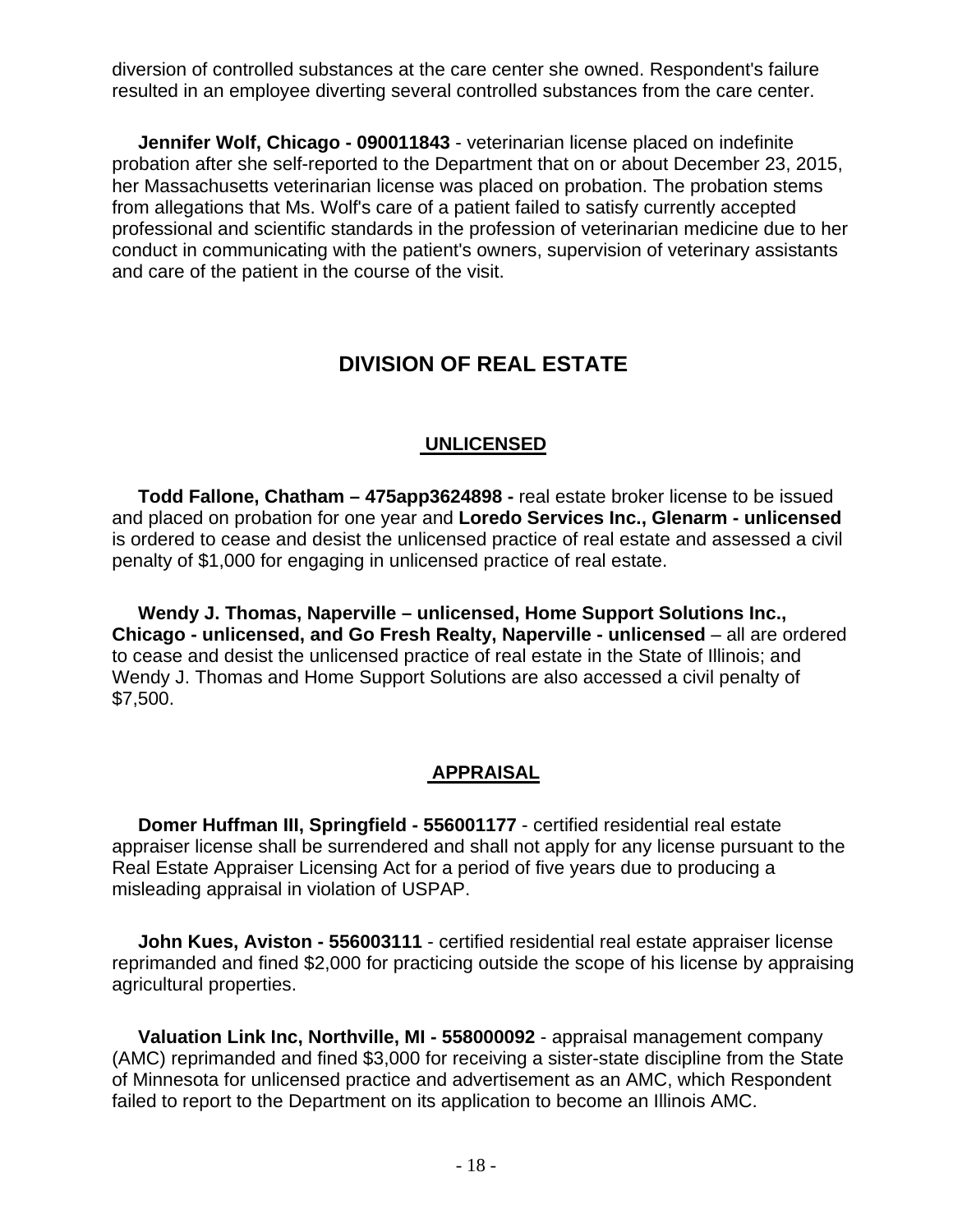#### **AUCTIONEER**

 **Jeff Bauer, Swansea - 441001742** - auctioneer license fined \$1,000 after engaged in the practice of auctioneering, conducting an auction, or providing auction services while his license was expired and for using an unregistered assumed business name.

#### **REAL ESTATE**

 **Barry Baker, Chicago - 471018416** - real estate managing broker license revoked due to failure to comply with the terms of a consent order.

 **Stephanie Boyde, Matteson - 471012895** - real estate managing broker license is restored and fined \$500 for failure to comply with terms of a non-disciplinary order.

 **Tracy Bushka, Lombard - 475129317** - real estate broker license suspended for six weeks followed by indefinite probation for a minimum period of two years and ordered to complete a 30 hour post license course for aiding and abetting the unlicensed practice of real estate, failing to obtain a non-agency agreement, failing to obtain written permission to transfer a listing from a former sponsoring broker, failing to obtain a new listing agreement for a transferred listing, and failing to disclose to potential buyers that here was a contract pending on a listed property all in the same transaction.

 **Jorge Caal, Melrose Park - 471009755** - real estate managing broker license and **Direct Realty LLC, Chicago – 481010540 -** real estate limited liability company fined \$1,500 owed jointly and severally and prohibited from holding escrow monies for failing to complete a Brokerage Verification Report and provide documents to the Department.

 **Iliana Deltcheva, Schaumburg - 471008277** - real estate managing broker license fined \$500 and ordered to complete a 15 hour applied management and supervision course for directly negotiating with a represented property owner and failing to properly supervise the actions of a sponsored licensee in a real estate transaction.

 **Michael Fincham, Colfax - 471003894** - real estate managing broker license reprimanded, fined \$1,000 and ordered to take a class for failure to produce documents to the Department upon request, and producing documents that were recently manufactured by the respondent to comply with the request.

 **James Gardner, Maywood - 471017331** - real estate managing broker license revoked due to failure to comply with the terms of a consent order.

 **Joseph Harris, Northbrook - 471016848** - real estate managing broker license fined \$750 and ordered to complete a 15 hour applied management and supervision course for failing to properly supervise the actions of a sponsored licensee in a real estate transaction.